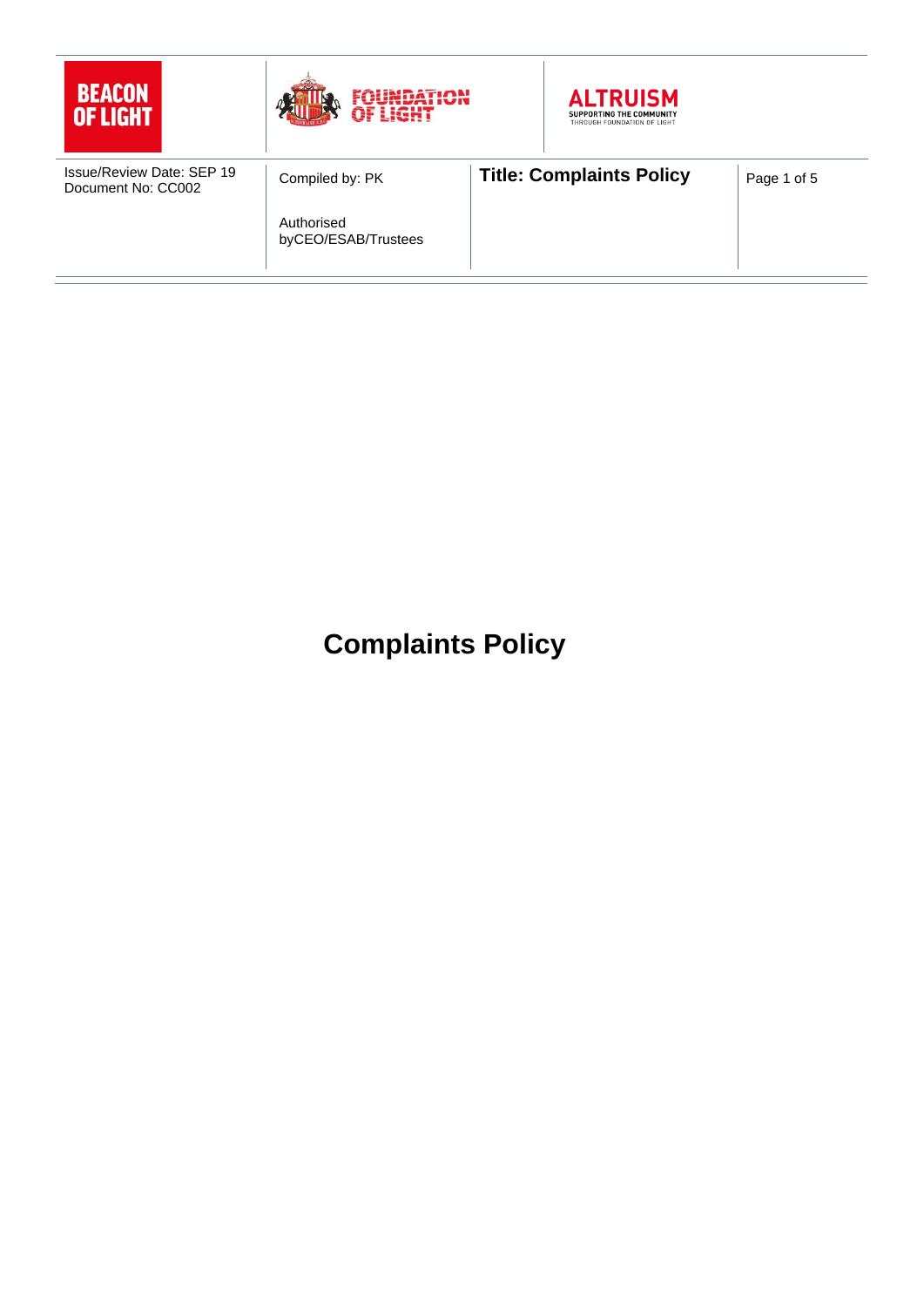| <b>BEACON</b><br><b>OF LIGHT</b>                       |                                   | <b>ALTRUISM</b><br>SUPPORTING THE COMMUNITY<br>THROUGH FOUNDATION OF LIGHT |             |
|--------------------------------------------------------|-----------------------------------|----------------------------------------------------------------------------|-------------|
| <b>Issue/Review Date: SEP 19</b><br>Document No: CC002 | Compiled by: PK                   | <b>Title: Complaints Policy</b>                                            | Page 2 of 5 |
|                                                        | Authorised<br>byCEO/ESAB/Trustees |                                                                            |             |

# **Contents**

- 1.0 Introduction
- 2.0 Purpose
- 3.0 Scope
- 4.0 Policy Details
- 5.0 Responsibilities
- 6.0 Equality, Diversity and Inclusion Statement
- 7.0 Related Documents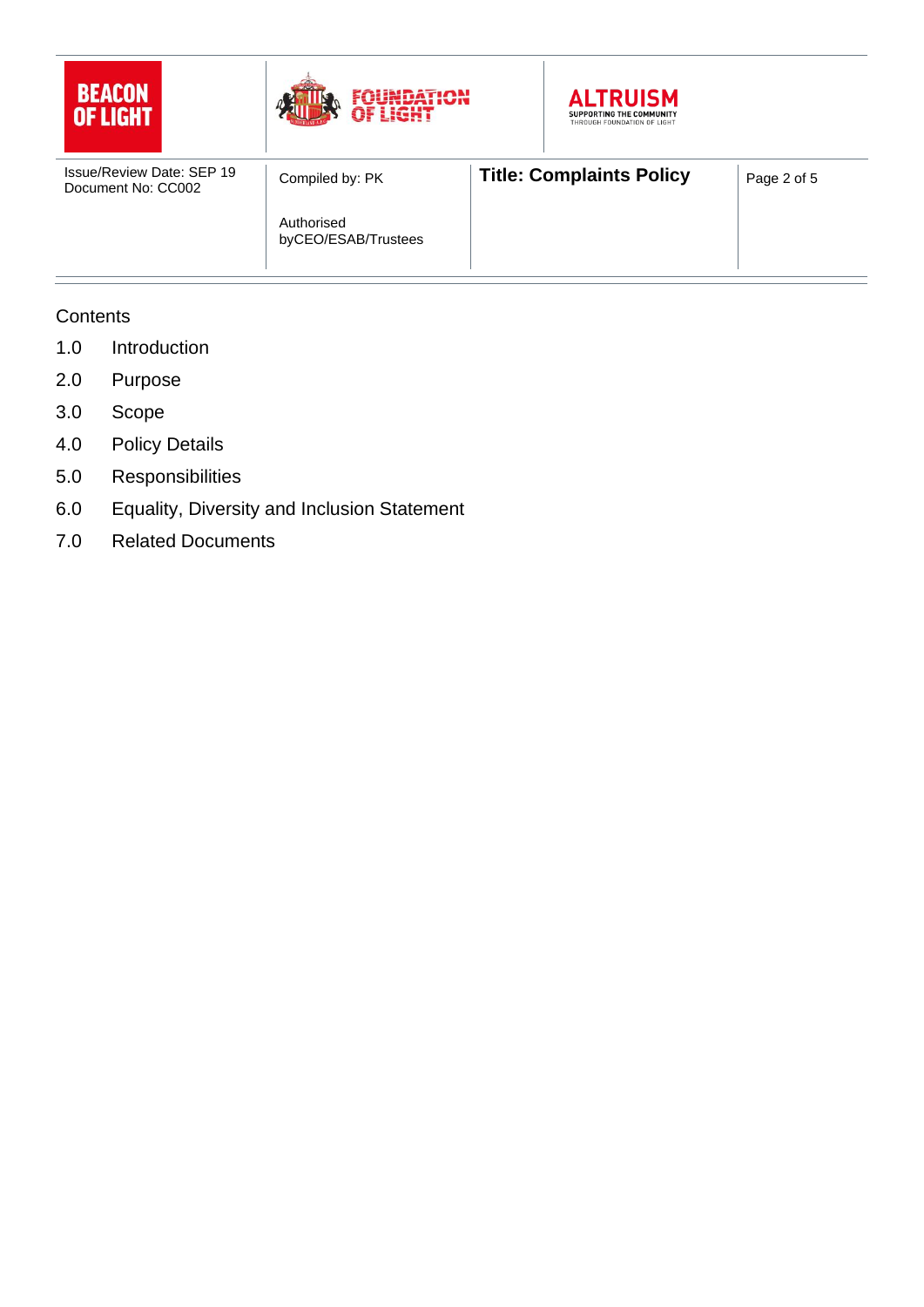| <b>BEACON</b><br>OF LIGHT                       |                                   |  | <b>ALTRUISM</b><br>SUPPORTING THE COMMUNITY<br>THROUGH FOUNDATION OF LIGHT |             |
|-------------------------------------------------|-----------------------------------|--|----------------------------------------------------------------------------|-------------|
| Issue/Review Date: SEP 19<br>Document No: CC002 | Compiled by: PK                   |  | <b>Title: Complaints Policy</b>                                            | Page 3 of 5 |
|                                                 | Authorised<br>byCEO/ESAB/Trustees |  |                                                                            |             |

*All changes to this document need to be submitted to June Hood for CEO/Trustee approval before they are valid. If in doubt, ask for help.*

| <b>Version</b> | Description of change (if any) | <b>Authorised</b> |
|----------------|--------------------------------|-------------------|
| <b>Date</b>    |                                |                   |
| Sept 19        | Documentation System overhaul  | Yes 07/11/2019    |
|                |                                |                   |
|                |                                |                   |
|                |                                |                   |
|                |                                |                   |
|                |                                |                   |
|                |                                |                   |
|                |                                |                   |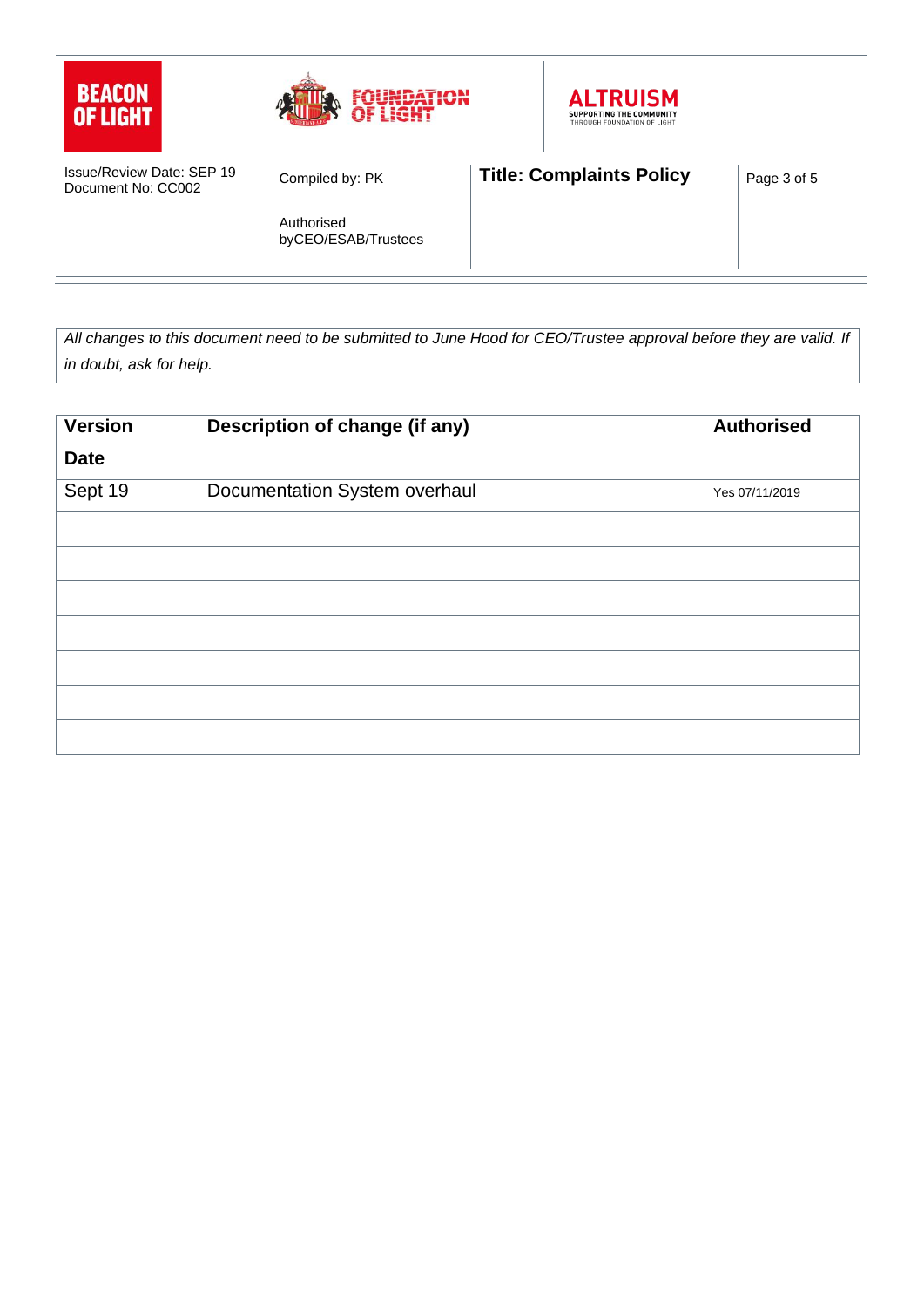| <b>BEACON</b><br>OF LIGHT                              |                                   | <b>ALTRUISM</b><br>SUPPORTING THE COMMUNITY<br>THROUGH FOUNDATION OF LIGHT |             |
|--------------------------------------------------------|-----------------------------------|----------------------------------------------------------------------------|-------------|
| <b>Issue/Review Date: SEP 19</b><br>Document No: CC002 | Compiled by: PK                   | <b>Title: Complaints Policy</b>                                            | Page 4 of 5 |
|                                                        | Authorised<br>byCEO/ESAB/Trustees |                                                                            |             |

### **1.0 INTRODUCTION**

Foundation of Light takes any form of complaint very seriously and is committed to ensuring these are dealt with thoroughly and in a timely manner. Prompt and professional communication with the complainant is key to resolving any issues.

# **2.0 PURPOSE**

The complaints policy, together with the customer feedback form, exist in order to ensure the Foundation of Light is able to solve, assess and take preventative measures to deal with any complaints that are received.

### **3.0 SCOPE**

All employees are covered by our policy. This policy does not form part of your employment contract, and we may update it at any time.

This policy also applies to self-employed contractors, workers and agency workers.

### **2.0 POLICY**

Complaints may be received from any of the following groups:

- General public/visitors
- Participants of Foundation of Light
- Customers of Beacon of Light
- Donors, sponsors, partners and supporters
- Workers
- Suppliers and contractors
- Other stakeholders including Trustees, Committee members and Ambassadors

All complaints received, whether in person, via email, social media, text or post will be handled in the same way.